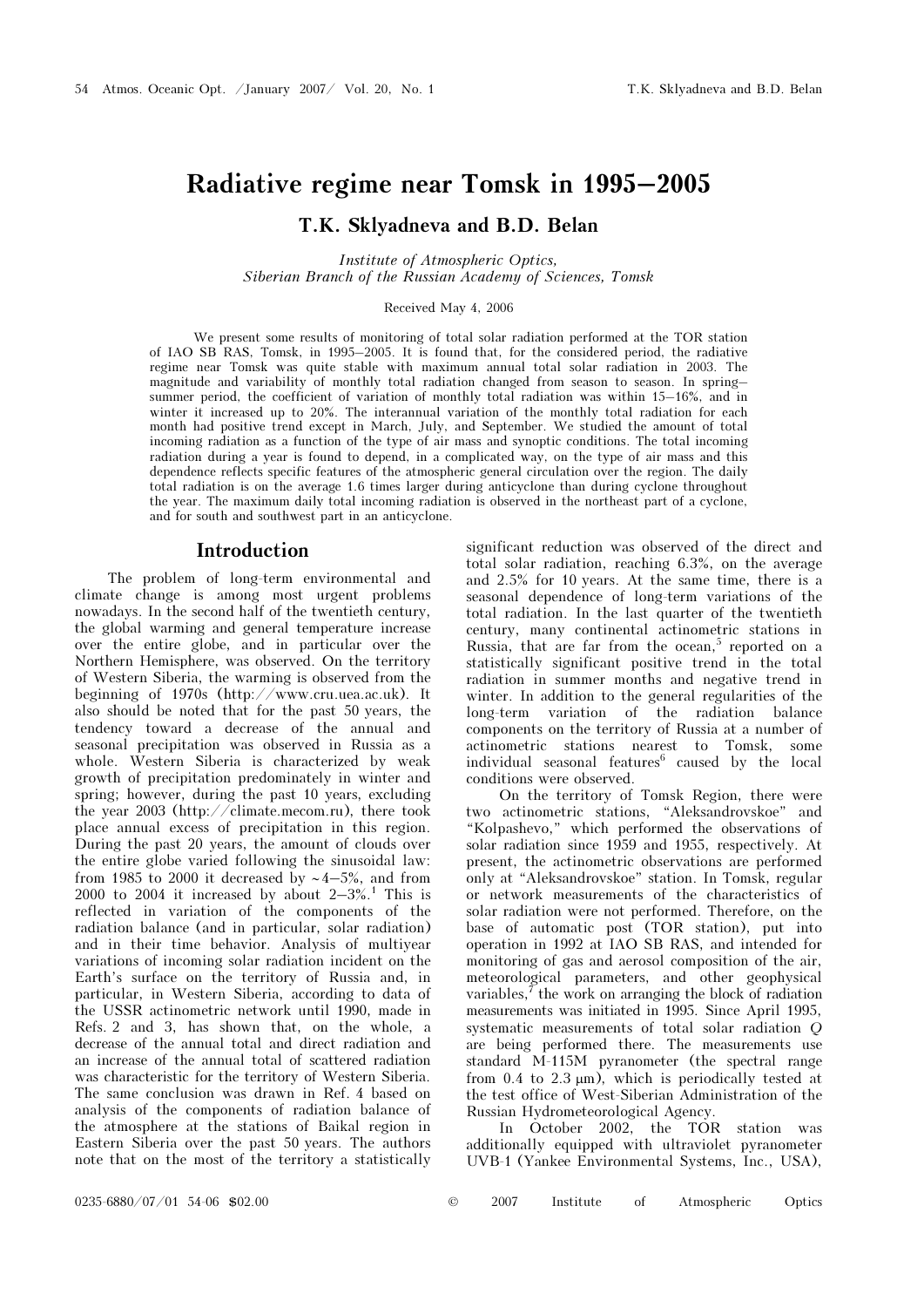that measures integrated intensity of UV-B radiation in the wavelength range from 280 to 320 nm. Operation of both pyranometers is controlled with a computer using special converters. The measurements are conducted all day hourly. The measurement cycle itself lasts for 10 min, during which the reading of the parameters with the frequency of 1 Hz is performed. The result, recorded by the computer, is obtained by averaging 600 single values and by calculating the root-mean-square deviation from these for each of the measured quantities. The measured result on the intensity of total solar radiation and UV-B radiation is recorded on a hard disk and stored in the corresponding database. Since September 2003, the radiation complex is extended to include Brewer spectrophotometer, allowing measurement of UV radiation in the spectral range from 290 to 325 nm with the step 0.5 nm. Simultaneously, the results of processing daily synoptic maps, with the same frequency, are used to create database, containing information on synoptic situation characteristic of Tomsk, as well as on the type and amount of total and low-level clouds.

This paper provides an estimate of the amount of incoming total solar radiation and its variations over 11-year period of measurements (1995–2005).

# Synoptic situation

The amount of solar radiation, incident on the underlying surface at midlatitudes, depends not only on season and time of the day, but also on the cloud amount and type, which, in their turn, are influenced by the synoptic conditions of the region. We have made such an analysis of the synoptic situation in the region of Tomsk over the past 15 years in Ref. 8. In this paper we formulate the main features of the considered period. Analysis of synoptic maps for the studied period has shown that the average frequency of occurrence was 18.8 and 25.9% for cyclones and anticyclones, respectively, 11.7% in the contrast zone, 12.7 and 8.4% within trough and ridge, respectively, 14.1% for a low-gradient field, and 5.8% for a valley.

The frequency of occurrence  $P$  (%) of cyclones and anticyclones is not constant and varies within wide limits from year to year. For instance,  $P$  of cyclones varied from 28% in 1994 to the minimum value 3.8% in 2003. Interannual variations in the occurrence of anticyclones was much lower: from 30.9% in 1997 to 17.6% in 2004.

The frequency of occurrence of anticyclones has annual behavior with minimum in summer, while for cyclones the annual behavior is poorly pronounced, though the primary minimum also takes place in summer (July). This is because the planetary temperature contrasts move to the north and the altitudinal-frontal zones are more often observed northward of Tomsk.

In addition, analysis of occurrence of geographic types of air masses has shown that on the average there was insignificantly more frequent occurrence of air mass from midlatitudes than from Arctic. Analysis of its annual behavior, revealed a very interesting situation. From January to July, the midlatitude air mass has more frequent occurrence than all others, and starting from August the situation changes: there is increase of occurrence of arctic air mass while the midlatitude air mass starts playing a secondary role. From analysis of the distribution of occurrence of air from south latitudes, it is seen that it is more frequently observed in the region of Tomsk in winter and in the transition periods, whereas in summer, when the intensity of the processes decreases and arrival of the south cyclones becomes rare, the frequency of occurrence is minimum. The maximum frequency of occurrence of subtropical and tropical air is observed in May.

One of the characteristics of the solar activity is the Wolf sunspot numbers. The main part of the considered period falls within the phase of high Wolf numbers of the 11-year solar cycle (Fig.  $1a$ ).



Fig. 1. Variation of the Wolf numbers  $(a)$ , average annual amount of total and low-level clouds (b), and annual total of sunshine duration for 1995–2004 (c).

The analysis of data from the Siberian Climatic and Ecological Observatory at the Institute of Monitoring of Climatic and Ecological Systems SB RAS (daytime observations) from 1994 to 2005 has shown that there was a weak positive trend in the annual mean amount of the total clouds  $(n_t)$  and stronger trend of the low-level  $(n_{\rm lc})$  clouds. The amount of the cloud amount of total clouds increased by 0.2, and the amount of the low-level clouds increased by 0.6 (Fig. 1b). Because of the increase of the cloud amount, the annual total of sunshine duration (SSD) decreased (Fig. 1c) and the relative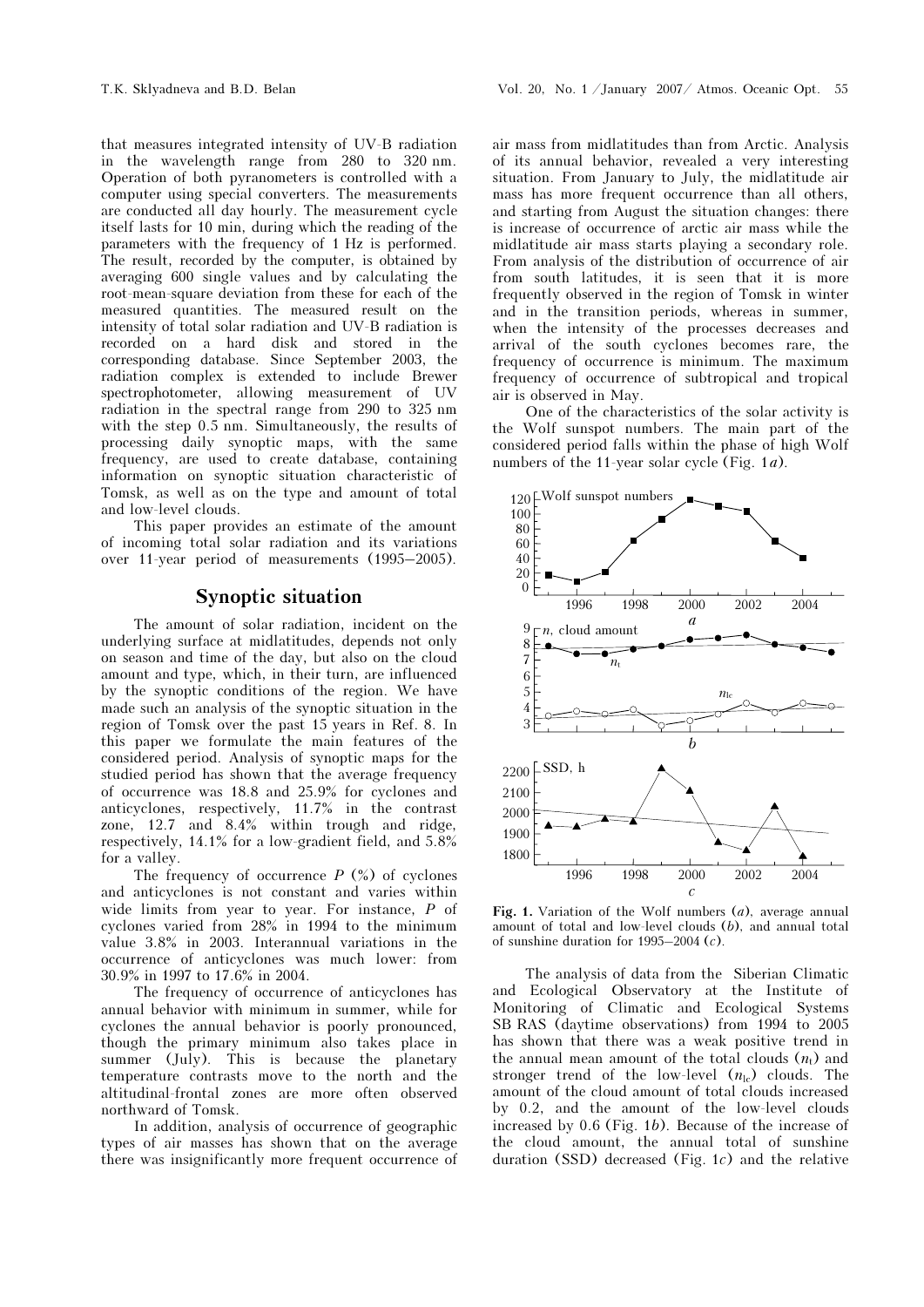magnitude of the trend was 5.5%. Note that there is a significant anticorrelation between the SSD and cloud amount of the low clouds.

# Total radiation

For analysis of variations of the total solar radiation for the measurement period from 1995 to 2005 we calculated the daily sums, as well as the monthly and annual income of Q. Preliminarily, we considered the initial data array and the gaps in the measurements, caused by failures of the instrumentation, were filled through approximation of the values in the preceding and succeeding periods.

 To estimate the trends of monthly sums of the total radiation, their time series were approximated by the linear functions:

$$
x = \alpha_0 + \alpha_1 t; \ \beta_x = \frac{10\alpha_1}{\overline{x}} \cdot 100\%,
$$

where  $x$  is the current value of the component of the series;  $\alpha_0$  and  $\alpha_1$  are the coefficients calculated by the least squares method,  $t$  is order number of the year,  $\beta_r$  is the relative intensity of the trend, in percent, characterizing the rate of its change for a 10-year period.

#### Annual behavior

The obtained data suggest that the annually averaged amount of incoming solar radiation for 11 year period was 4280.43 MJ/m<sup>2</sup>, and the root-meansquare deviation was  $250.15 \text{ MJ/m}^2$ . The radiative regime in the region of Tomsk over the considered period was quite stable. The annual sum of Q practically did not change from year to year with the exception of 2003, when maximum annual sum was recorded (Fig. 2).



Fig. 2. Annual amount of incoming solar radiation in the region of Tomsk.

It should be noted that the specific feature of 2003 is that the cyclones in the region of Tomsk were only in November and, in addition, the southern and southwestern parts of the cyclones were observed. This means that southern cyclones invaded had centers to the west of Tomsk. The coefficient of variation of annual sums of the total radiation V was 5.8% that agrees with the data for Western Siberia  $(4-5%)$  by Pivovarova.<sup>9</sup>

According to data from Ref. 10, the annual amount of total incoming radiation for 1965–1970 in Tomsk, calculated using data of Kolpashevo station, was 3884 MJ/m<sup>2</sup> under cloudy conditions and 5627 MJ/ $m^2$  under clear sky conditions. Unfortunately, we have no other estimates of the amount of incoming solar radiation in Tomsk for a longer time period. Therefore, we will compare our results with data of multiyear observations at Aleksandrovskoe and Ogurtsovo sites for the period from 1959 to 1994. No significant trends of the total radiation<sup>6</sup> were revealed at these sites for the 36-year period of observations and annually mean amount of incoming radiation Q was 3491.39 and  $4041.08 \text{ MJ/m}^2$ , respectively. The obtained results are comparable with multiyear observations at Ogurtsovo site located 150 km to the southwest of Tomsk.

#### Interannual variability

Let us consider in a more detail the interannual variability of Q since the year-to-year variability of the monthly amount of incoming radiation is higher than that of the annual amount. As is seen from Fig. 3 the magnitude and range of variations of the monthly sums depend on season.



Fig. 3. Annual behavior of total solar radiation in the region of Tomsk.

In the spring–summer period, the coefficient of variation V of the monthly sums varied in the range from 10 to 13%, while during the fall it was  $15-16\%$ . that well agrees with data by Pivovarova and Stadnik.<sup>9</sup>

The instability of circulation processes in winter has manifested itself in an increase of the coefficient of variation of monthly sums  $Q$  up to 20%. In spring– summer period, the distinctly unstable monthly sums are characteristic of April and June ( $V = 13\%$ ), and quite stable sums for July  $(8\%)$ . As is seen from the annual behavior, the main contribution (67%) to the annual sum of the total radiation came during warm period (May–September), with the maximum of monthly sums observed in July. At the same time, it should be noted that this maximum is not well pronounced and its value only insignificantly exceeds the average sums Q in May–June. For the considered period, the largest monthly sums were recorded in May  $(804.71 \text{ MJ/m}^2)$  and in June  $(831.62 \text{ MJ/m}^2)$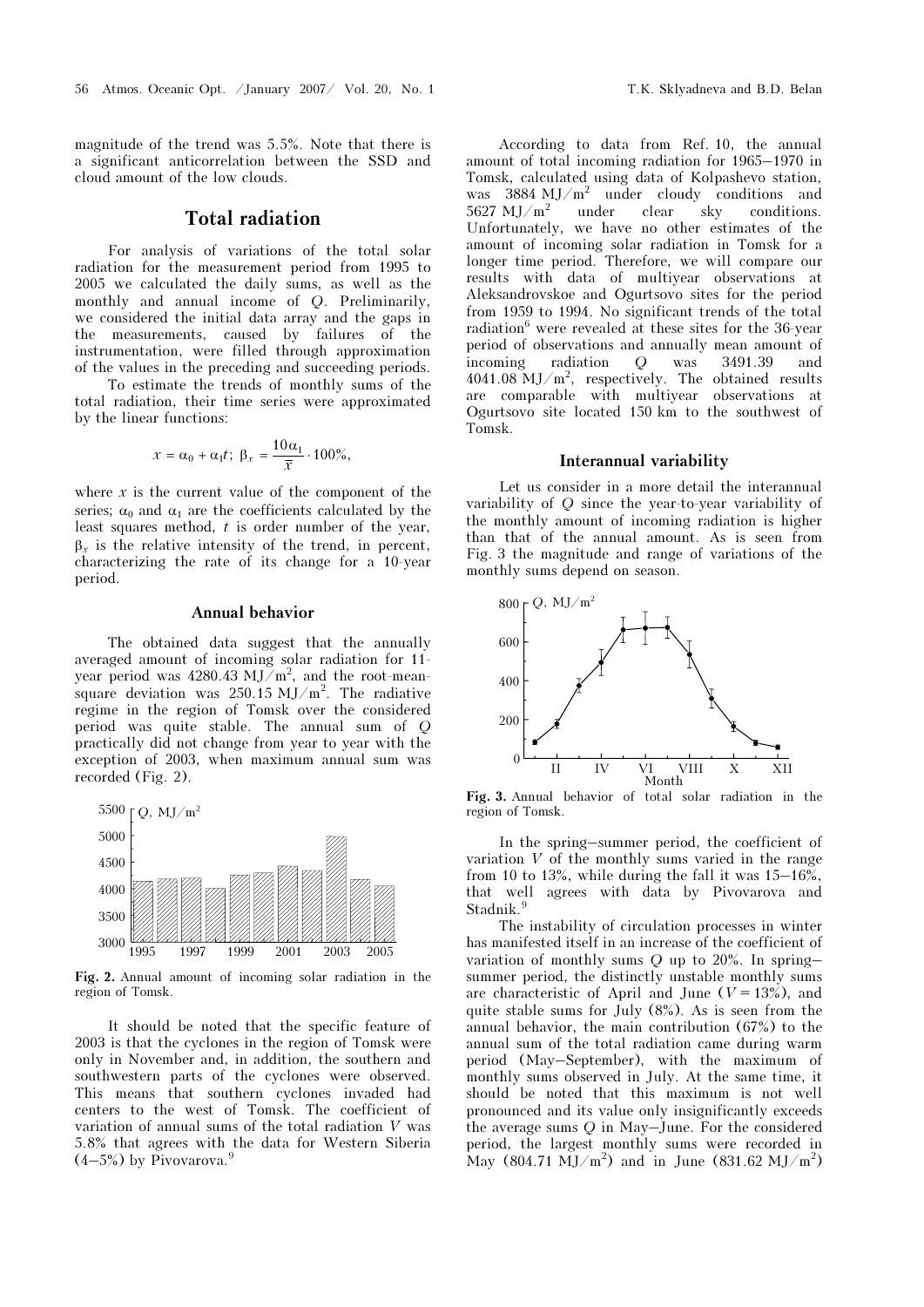2003 because of the predominating anticyclones with the highly transparent atmosphere.

Let us analyze now how the amount of incoming solar radiation changed from year to year for different seasons. In the fall–winter period, the average amount Q practically did not change (Fig. 4).



Fig. 4. Interannual variations of the amount of total incoming solar radiation as a function of season.

In summer period, the minimum amount of total incoming radiation was recorded in 1997, and maximum in 2003. In spring, there were two maxima: in 1996–1997 and 2003. Overall, during 1995–2005 a weak positive trend in Q was observed in fall–winter period and a more significant increase of Q in spring and summer. The pattern observed within a season is somewhat different. From Table 1 it is seen that the interannual variations of monthly sums of Q for each month have a positive trend with the exception of three months (March, July, and September).

Table 1. Characteristics of the linear trend of monthly and annual mean values of the total radiation in Tomsk in 1995–2005

| Month       | $Q$ , MJ/m <sup>2</sup> | $\sigma_Q,~{\rm MJ/m^2}$ | $\alpha_1$ | $\beta_Q, \%$ |
|-------------|-------------------------|--------------------------|------------|---------------|
| Τ           | 83.23                   | 12.97                    | 2.1549     | 25.89         |
| H           | 176.61                  | 23.01                    | 3.7464     | 21.21         |
| H           | 374.90                  | 36.19                    | $-5.0468$  | $-13.46$      |
| IV          | 494.12                  | 67.15                    | 2.2284     | 4.51          |
| V           | 662.24                  | 65.80                    | 6.2492     | 9.43          |
| VI          | 671.30                  | 54.30                    | 14.1701    | 21.11         |
| VII         | 674.07                  | 54.86                    | $-5.6619$  | $-8.40$       |
| <b>VIII</b> | 534.88                  | 69.14                    | 2.8053     | 5.24          |
| IX          | 308.37                  | 48.63                    | $-1.3322$  | $-4.32$       |
| X           | 164.16                  | 25.87                    | 2.5772     | 15.70         |
| XI          | 79.12                   | 13.32                    | 1.1828     | 14.95         |
| XH          | 57.44                   | 11.41                    | 2.1360     | 37.18         |
| Year        | 4280.43                 | 250.15                   | 23.7662    | 5.55          |

Note. Q is the 11-year average,  $\sigma_Q$  is the root-meansquare deviation, and  $\beta_Q$  is the relative intensity of the trend.

Increase of the total and especially low clouds in March, July, and September has led to a decrease of the monthly sums of the total radiation and thus to the negative trend. The coefficient of correlation  $r$ between monthly sums of the total radiation and the average cloud amount of the total and low clouds was  $r(Q, n_t) = -0.70$  and  $r(Q, n_{\text{lc}}) = -0.61$  in March,

 $-0.70$  and  $-0.81$  in July, and  $-0.64$  and  $-0.83$  in September, respectively with the confidence probability  $q = 0.975$ .

### Variations of the daily sums

It is interesting to consider the variations of the daily sums because the variations of the daily sums incorporate the within month variations of the radiation of each year, caused by change of synoptic processes, as well as the year-to-year variations associated with the change of dominating types of the general circulation in separate years. Table 2 gives the daily mean sums of the total radiation  $Q_{\text{day}}$ , as well as their minimum and maximum values recorded at the TOR station.

Table 2. Daily mean sums of the total radiation  $(MJ/m^2)$ at the TOR station for the period from 1995 to 2005

| at the 1910 station for the period from 1000 to 2000 |         |      |       |       |  |  |
|------------------------------------------------------|---------|------|-------|-------|--|--|
| Month                                                | Average | min  | max   | V     |  |  |
| I                                                    | 2.71    | 0.49 | 7.22  | 0.494 |  |  |
| П                                                    | 6.28    | 1.21 | 13.55 | 0.435 |  |  |
| Ħ                                                    | 11.86   | 2.37 | 21.77 | 0.343 |  |  |
| IV                                                   | 16.52   | 3.09 | 29.33 | 0.375 |  |  |
| V                                                    | 21.41   | 3.93 | 36.00 | 0.339 |  |  |
| VI                                                   | 22.22   | 5.02 | 35.89 | 0.351 |  |  |
| <b>VII</b>                                           | 21.79   | 3.55 | 35.08 | 0.319 |  |  |
| VHI                                                  | 17.36   | 2.95 | 30.71 | 0.365 |  |  |
| IX                                                   | 10.35   | 1.18 | 22.12 | 0.485 |  |  |
| X                                                    | 5.27    | 0.49 | 14.11 | 0.612 |  |  |
| XI                                                   | 2.63    | 0.34 | 9.39  | 0.612 |  |  |
| XН                                                   | 1.78    | 0.32 | 5.21  | 0.539 |  |  |

As to the interdiurnal variations, one should notice quite a stable radiative regime in spring– summer period and two times larger variations in October and November. At the same time, no quick variations of the daily mean sums of Q was recorded. In Ref. 11 we extensively considered how the daily sums of Q varied within a month as a function of the season in years from 1995 to 1998. In the period from 1995 to 2005, no significant variations of the distribution of the frequency of occurrence of the daily sums of the total radiation as a function of the season was revealed. The curves of the distribution of the daily sums also have asymmetry: negative in spring–summer period and positive in winter and fall months.

It is well known that the diurnal amount of solar radiation incident on the earth's surface is determined not only by the astronomic factors and clouds, but to a certain degree by the atmospheric transparency and reflection properties of the underlying surface. Based on the data of multiyear observations (1964–1994) at the world radiometric network, the authors of Ref. 12 analyzed maximum possible daily sums of the total solar radiation for different latitudes and all months of the year. By the maximum possible total the authors mean daily sum of solar radiation incident on the surface under combination of conditions, most favorable for arrival of the solar radiation, namely, atmospheric transparency, state of the sun disk, and surface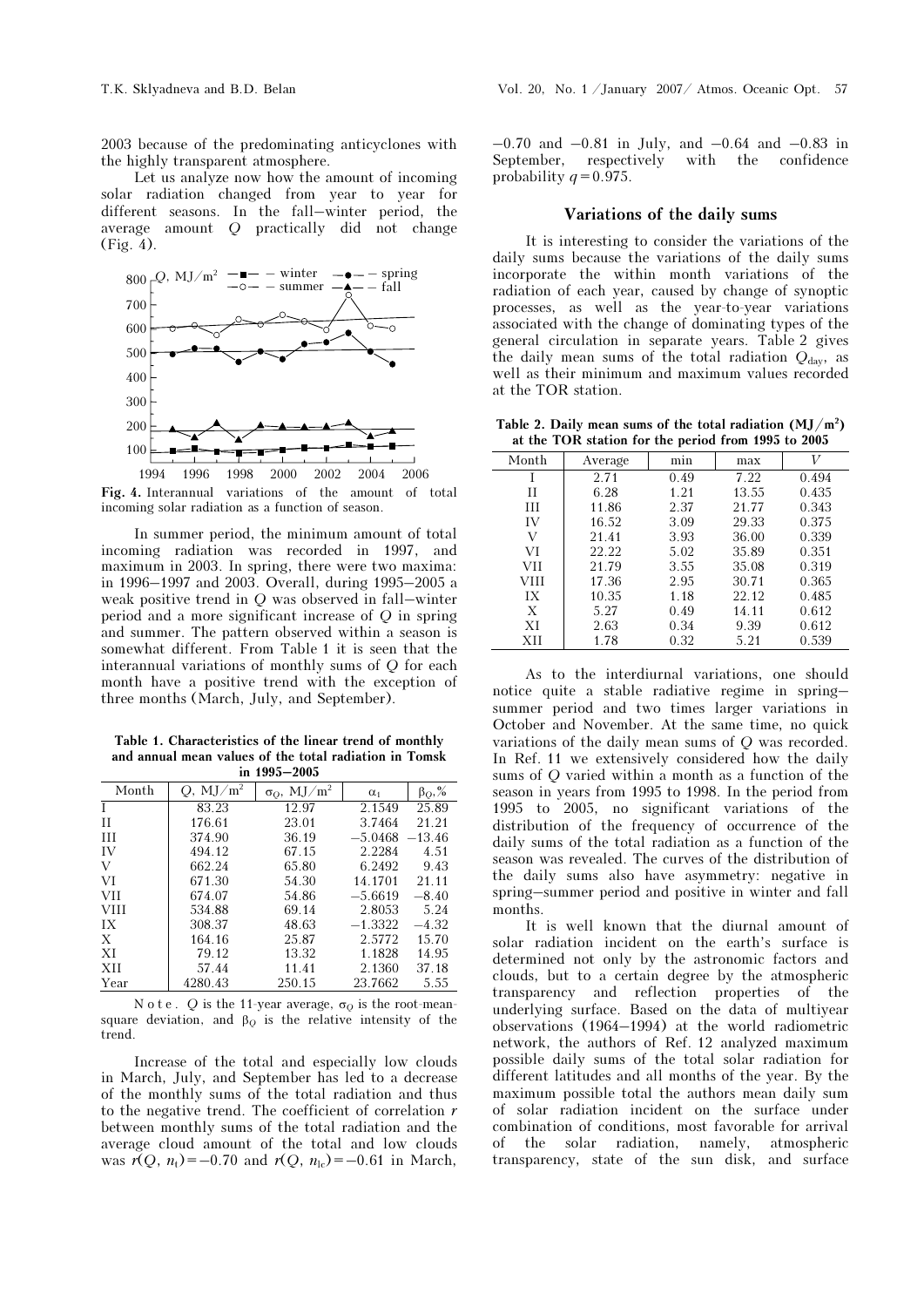albedo. Comparison of the daily Q sums, measured at the TOR station, with the maximum possible sums for 56 $\degree$ N, published by Morozova and Myasnikov,<sup>12</sup> has shown that, in fact, for one day the earth surface in Tomsk receives 35 to 65% of the possible incident radiation. The percentage of the possible total radiation was maximum in July (65) and minimum in November (33).

It is also of interest the dependence of variations of diurnal totals on the type of pressure system and the type of air mass. For this, from the entire data array we have separated out the days with a certain dominating pressure system (cyclone/anticyclone) or type of the air mass (Arctic, midlatitude, or subtropical).

Since 1995 until 2005, Tomsk was influenced, during 429 days, by cyclones, and during 740 days by anticyclones. From the diurnal behavior of the daily sums of the total radiation under cyclone and anticyclone conditions, it is seen (Fig.  $5a$ ) that during the anticyclone the diurnal amount of total incoming radiation is larger all over the year. At the same time, the absolute difference between Q sums under anticyclone and cyclone conditions grows as season progresses from winter to summer.



Fig. 5. The dependence of daily sums of the total solar radiation on the pressure system; here Zn is cyclone and Azn is anticyclone.

Obviously, the absolute value of the difference is caused by the increase of the sunshine duration at summertime. In fact, the differences in the amount of incoming solar radiation under cyclone and anticyclone conditions exist during whole year. This can be seen from Fig. 5b, which shows the ratio of daily sums under cyclone and anticyclone conditions. On the average, this ratio equals 1.6 and ranges from 1.4 to 2.0. We have considered in detail how the total radiation is distributed within cyclone and anticyclone. For this we normalized, to eliminate the seasonal variation, the daily sums for each month by the monthly mean daily sum for the corresponding month. From Fig. 6 it is seen that the largest amount of the total radiation is observed in the northeastern part of cyclone, while in the anticyclone the maximum is observed when south and southwestern parts dominate. For the total clouds in these parts of the system, the situation is opposite that does not contradict the current conceptions.



Fig. 6. Distribution of the normalized daily sums of total solar radiation  $(a)$  and total clouds  $(b)$  in cyclone  $(Zn)$  and anticyclone (Azn).

Under real conditions, the variations of radiative characteristics are influenced by the change of air masses. Tomsk Region is characterized by the dominance of arctic and midlatitude air masses. In the considered period, there were 993 days with arctic air mass (AAM), 968 days with midlatitude air mass (MAM), 242 days with subtropical air mass (SAM), and only 9 days with the tropical air mass. At the same time, we have to note that we excluded from the sample the days when change of air mass type occurred.

Over the year the influence of air mass on the amount of total incoming radiation differed. For instance, from October to May the daily sums of radiation in arctic and midlatitude air masses are close in value, in the summer periods  $Q_d$  is larger in midlatitude air mass (Fig. 7).



Fig. 7. Dependence of diurnal totals of total solar radiation on the type of air mass: arctic, moderate, and subtropical.